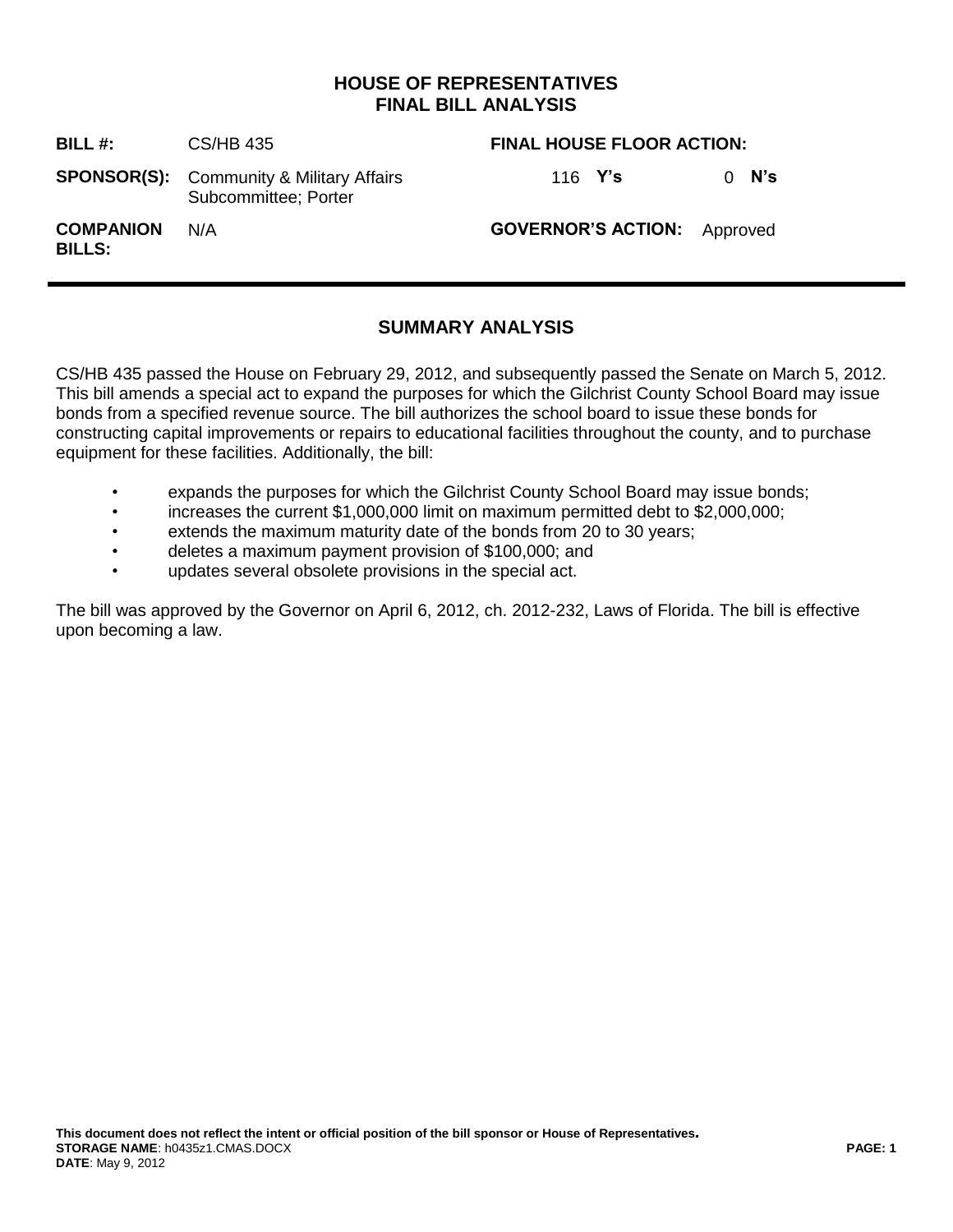# **I. SUBSTANTIVE INFORMATION**

## A. EFFECT OF CHANGES:

### **Present Situation**

#### School Board Funding of Capital Outlay Projects

School districts have a number of mechanisms available for financing capital outlay, including Public Education Capital Outlay (PECO) funds, the Discretionary Capital Outlay Levy (a statutorily-authorized discretionary property tax that school boards may levy without approval of the electorate), the School Capital Outlay Surtax (more commonly known as the school half-cent sales tax), and the Capital Outlay & Debt Service Fund (derived from proceeds from the first sale of motor vehicle license tags).

Additionally, school districts are authorized to sell general obligation bonds for capital outlay projects to be repaid from local property taxes. In general, it is the duty of a district school board to plan the school financial program of the district so that, insofar as practicable, needed capital outlay expenditures can be made without the necessity of issuing these bonds.

School districts also may issue revenue bonds, that is, bonds payable from a particular stream of revenue, such as state-shared funds which are available to a board, to fund capital outlay projects.

#### "Racetrack Funds"

Pursuant to s. 212.20(6)(d)6.a., F.S., in each fiscal year, \$29,915,500 in sales tax proceeds is divided among the 67 counties of the state. Thus, each county annually receives \$446,500. This distribution specifically is in lieu of funds distributed from the Pari-mutuel Wagering Trust Fund under s. 550.135, F.S., prior to July 1, 2000. Any subsequent distribution of these "racetrack funds" to other governmental entities within a county is governed by special act or local ordinance.

#### Gilchrist County School Board

Gilchrist County is a small and rural school district with a total of approximately 2,700 students attending two elementary schools (Bell and Trenton Elementary), and two combination middle/high schools (Bell and Trenton High). Currently, pursuant to ch. 90-467, L.O.F., the Gilchrist County School Board is authorized to implement a program to construct classrooms at Bell High School. To finance this construction, the school board may issue bonds, in one or more series, in an aggregate principal amount not to exceed \$1,000,000 to pay for all or a portion of the costs. The cost of the project for which the bonds may be issued includes: the cost of acquiring, constructing, installing and equipping the classrooms; the cost of real property acquired for the project; and legal, engineering, fiscal and architectural fees. The school board must specify the rates of interest of the bonds and the dates of maturity of the bonds, which may not exceed 20 years.

When bonds issued by the school board pursuant to ch. 90-467, L.O.F, are outstanding, the board must annually pledge \$100,000 of the portion of the "racetrack moneys and jai alai fronton moneys" that accrue to Gilchrist County pursuant to chs. 550 and 551, F.S., and are annually allocated to the school board. The board is required to pay the principal, premium and interest on the bonds from these moneys and any other moneys legally available for that purpose.

Chapter 63-942, L.O.F, as amended by ch. 90-467, L.O.F., currently provides that "all racetrack and jai alai fronton moneys" annually accruing to the credit of Gilchrist County under chs. 550 and 551, F.S., must be allocated and distributed as follows:

• the first \$2,000 to the board of county commissioners to be used for hospitalization of the indigents of the county; and

**This document does not reflect the intent or official position of the bill sponsor or House of Representatives***.* **STORAGE NAME**: h0435z1.CMAS.DOCX **PAGE: 2 DATE**: May 9, 2012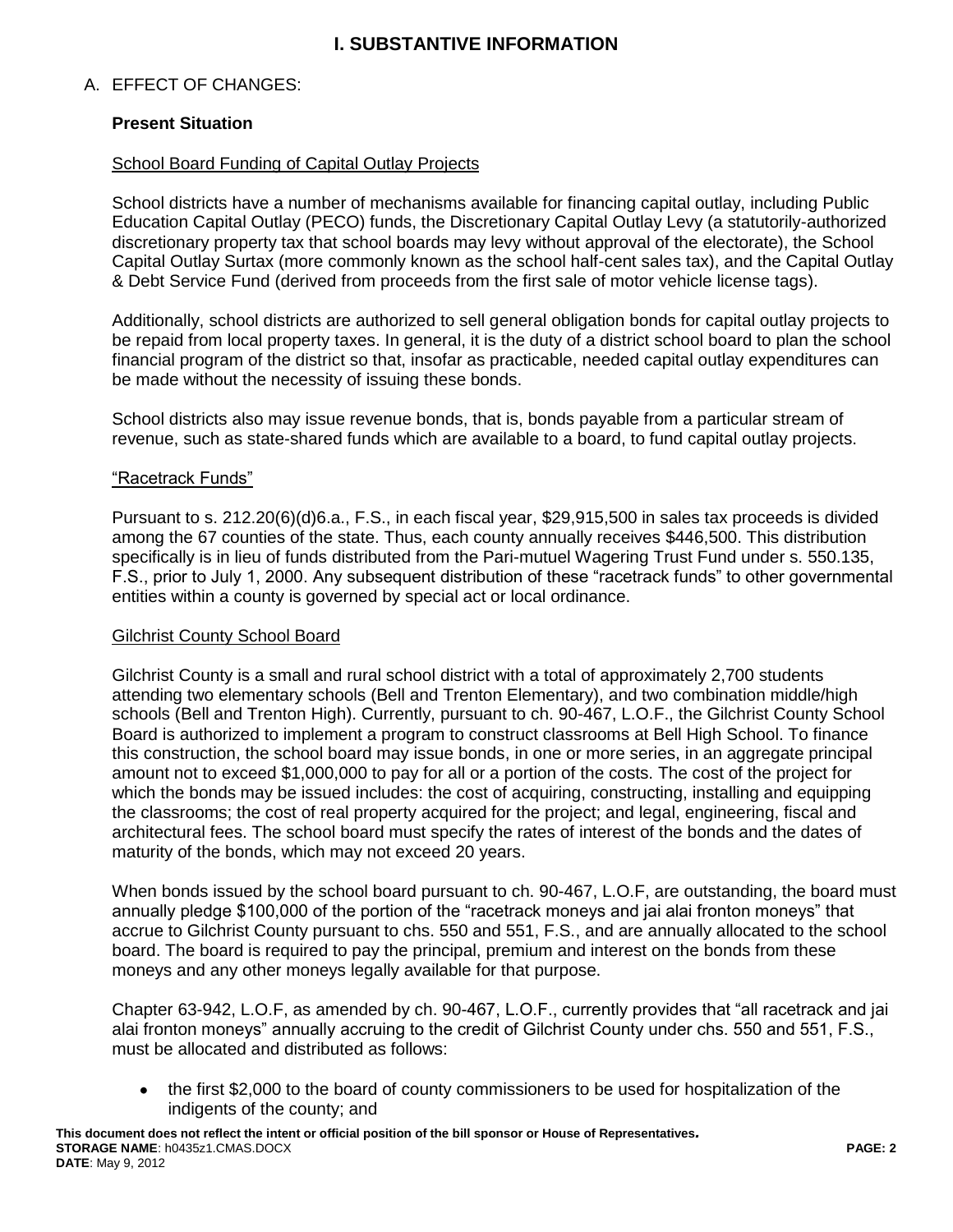- if any annual accrual remains:
	- $\circ$  five percent to the Gilchrist County park board for the establishment or maintenance of public parks;
	- o three percent to the City of Trenton for the purposes of public health, police and fire protection, drainage, and repair and paving of streets;
	- $\circ$  one percent to the City of Bell for the use and benefit of the city;
	- o with the balance to be divided equally between the Gilchrist County School Board and the board of county commissioners if such balance is equal to or greater than \$200,000. If the balance of the annual accrual is less than \$200,000, the school board must be allocated \$100,000 of the balance and the remaining balance must be allocated to the board of county commissioners.

Each year, the Gilchrist County School Board receives a distribution of \$202,248 under this formula.

## **Effect of Changes**

CS/HB 435 amends ch. 90-467, L.O.F., to expand the purposes for which the Gilchrist County School Board may issue bonds by removing the references to classrooms for Bell High School, and authorizing the school board to finance and refinance educational facilities and equipment throughout the district. Thus, the school board will be able to finance projects for any school under its purview. The bill specifically authorizes the school board to issue bonds to pay for the cost of constructing capital improvements or repairs to educational facilities and to purchase equipment for educational facilities located within Gilchrist County.

Additionally, the bill:

- increases the current \$1,000,000 limit on maximum permitted debt to \$2,000,000;
- expands the maximum maturity date for the bonds from 20 to 30 years;
- removes an outdated provision requiring the school board to designate a bank or trust company as the place where bonds are redeemed;
- deletes an obsolete provision referring to bond "coupons," which are no longer used;
- clarifies the methods by which bonds may be sold either at public or private sale by specifying that such bonds may be sold by competitive or negotiated sale; and
- provides greater flexibility to the school board with regard to its maximum permitted payment in  $\bullet$ that it deletes language specifying an annual \$100,000 pledge of the funds it accrues pursuant to s. 212.20(6)(d)6.a, F.S., replacing it with a requirement that the school board annually pledge "all or a portion of" such moneys.

These changes will allow the school board to proceed with a project to build a "cafetorium" (cafeteria/auditorium) at Trenton High School, as well as future necessary projects without the need to continually request that the Legislature amend its special act. It is noted that the Legislature has provided various other small counties with similar, and greater, authority, even in cases where the county receives a lesser amount of annual distributions:

ch.78-510, L.O.F., provides the Franklin County School Board with a maximum permitted debt of \$4,700,000, with no maximum permitted payment, and a maximum maturity limit of 40 years;

ch.71-658, L.O.F., provides the Hamilton County School Board with a maximum permitted debt of \$1,500,000, with no maximum permitted payment, and a maximum maturity limit of 30 years;

ch. 78-517, L.O.F., provides the Hardee County School Board with a maximum permitted debt of \$2,700,000, a \$187,375 maximum permitted payment, and a maximum maturity limit of 30 years;